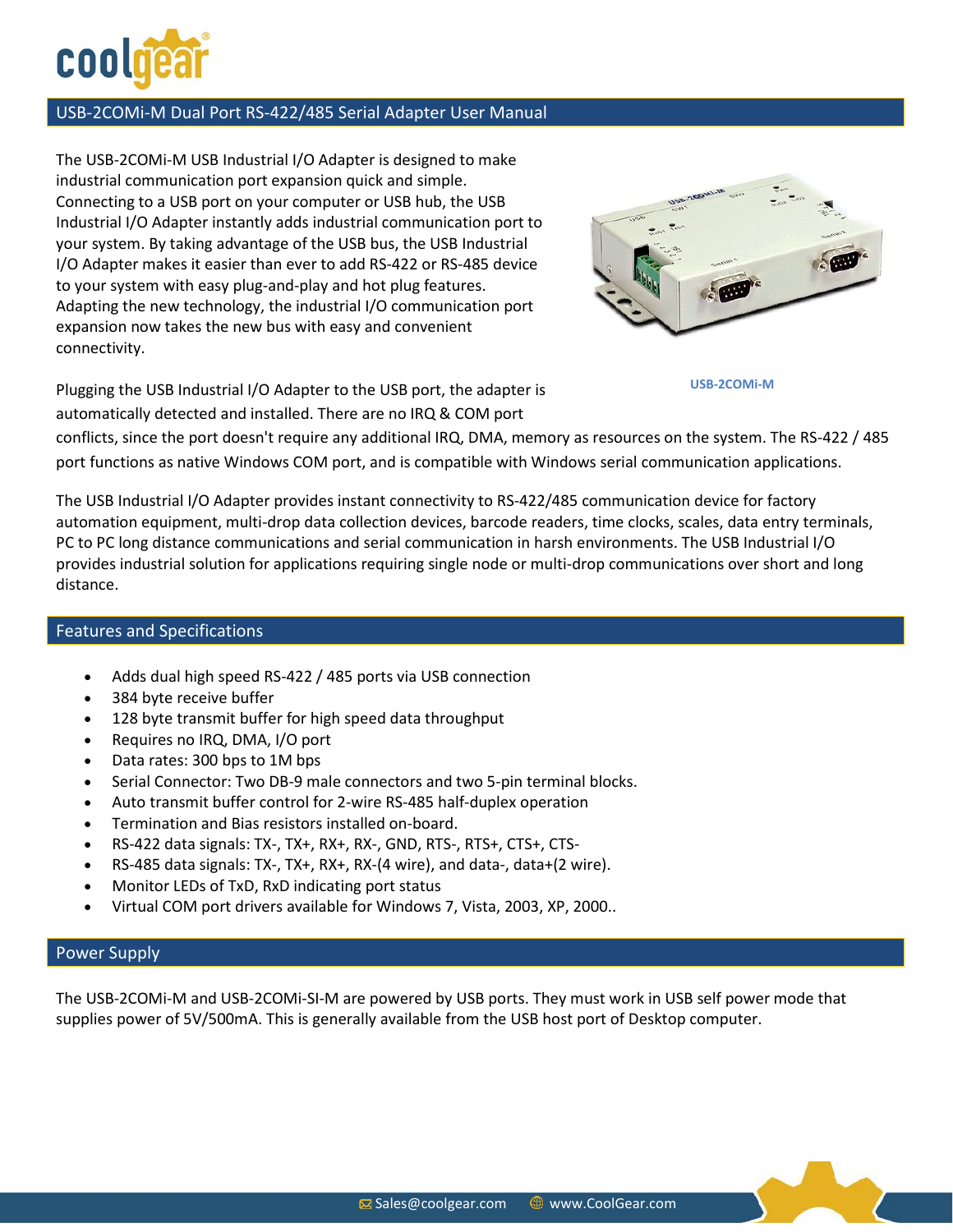

### RS-422 and RS-485 Mode Block Configuration

|               | <b>Operation Mode</b>             | S1              | S <sub>2</sub>  | S <sub>3</sub>  |
|---------------|-----------------------------------|-----------------|-----------------|-----------------|
| <b>RS-422</b> | 4 wire with handshaking           | <b>ON个</b>      | ON <sup>1</sup> | <b>ON个</b>      |
| <b>RS-485</b> | Full Duplex (4 wire)              | $OFF\downarrow$ | ON <sup>1</sup> | <b>ON个</b>      |
|               | Half Duplex (2 wire) with Echo    | $OFF\downarrow$ | $OFF\downarrow$ | <b>ON个</b>      |
|               | Half Duplex (2 wire) without Echo | $OFF\downarrow$ | $OFF\downarrow$ | $OFF\downarrow$ |

Inside the unit, there are two 7x2 (14pin) header blocks which are jumpered to enable Tx,Rx, CTS 120 Ohm termination resistors and RX, Tx 750 Ohm biasing resistor. You will need to open up the case and set the jumper setting for RS-422 mode or RS-485 mode as per the requirements of your application. Settings are listed as follows:

# JP2 (PORT1), JP3 (PORT2) for Termination and Biasing Option Configuration

| <b>Jumper</b> | <b>Function</b>                                                                                                |
|---------------|----------------------------------------------------------------------------------------------------------------|
| $1 - 2$       | Tx+/- Termination of 120 Ohm.<br>This jumper should always be populated for RS485 Half-Duplex mode.            |
| $3 - 4$       | Pull-up Tx+ to VCC by 750 Ohm Bias resistor.<br>This jumper should be populated for pull-up Tx+.               |
| $5-6$         | Pull-down Tx- to GND by 750 Ohm Bias resistor.<br>This jumper should be populated for pull-down Tx-.           |
| $7 - 8$       | Rx+/- Termination of 120 Ohm.<br>This jumper should always be populated for RS-422 and RS485 Full-Duplex mode. |
| $9 - 10$      | Pull-up Rx+ to VCC by 750 Ohm Bias resistor.<br>This jumper should be populated for pull-up Rx+.               |
| $11 - 12$     | Pull-down Rx- to GND by 750 Ohm Bias resistor.<br>This jumper should be populated for pull-down Rx-.           |
| 13-14         | CTS Termination of 120 Ohm.<br>This jumper should always be populated for RS-422 mode.                         |

**Note:** Sometimes, when operating in RS-422 or RS-485, it is necessary to configure termination and biasing of the data transmission lines. Generally this must be done in the cabling, since this depends on the installation of connections. Before applying the option, check your cable specification for proper impedance matching.

Biasing of data lines must only occur at a single point anywhere in the cabling. USB-2COMi and USB-2COMi-SI-M provide biasing for ease of installation. Please be sure to disable this inside the unit, if your cabling already provides biasing.

Termination must not be installed in the middle of the cable. It is only permitted at both ends. Since a computer controlled serial port is almost always at one end of the cable, termination is enabled by default.

### Windows 7/ Vista / 2003 / XP / 2000 Driver Installation

You need to have administrator privileges to install any new drivers under Windows 7/ Vista / 2003/ XP / 2000. To install the driver or update the configuration please log onto Windows as "Administrator" or ask your system administrator to install the USB-COM driver.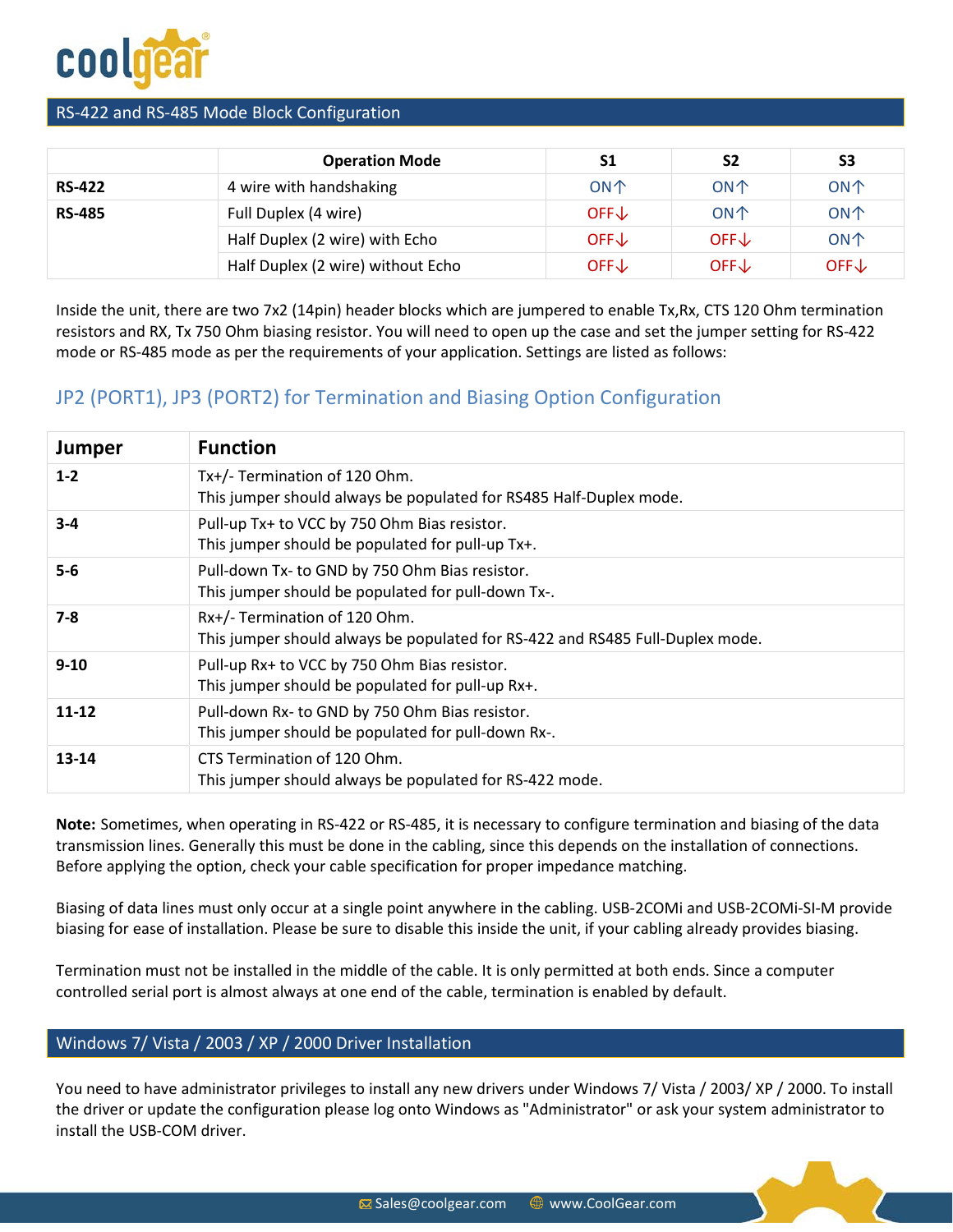

**Note:** You need to install the driver first, prior to hardware installation. Do not connect the USB-to-Serial Adapter to the USB port of your computer, before you finish driver installation.

#### **Please proceed with the following steps to install the driver:**

- **1.** Insert the "USB COM Series Driver and Utility" CD into your CD-ROM.
- **2.** The "USB COM Series Driver and Utility CD" dialog box appears.
- **3.** Under "Driver Installation", double click "Windows 7, Vista, 2003, XP, 2000 driver" to install the device driver.
- **4.** The USB COM install program will auto-detect the OS type and install the driver automatically. (Note: in Windows 7 or Vista OS you will find another dialog box, please click on "OK" to confirm the drivers install program).



- **5.** After the message "FTDI CDM Driver installation process completed" appears, press "Enter" to complete the driver installation.
- **6.** Plug in the USB to Serial Adapter to the USB port of your computer. Windows will finish installing the driver files.

### **Check Installation**

You can now verify the installation has been completed successfully by looking under Device Manager of the System Properties screen. (Go there by Start-Setting- Control Panel-System Properties-Hardware-Device Manager.

The device should have installed as a "USB Serial Port (COMx)" attached to "USB Serial Converter (A/B or A/B/C/D)".

### **Change COM Port Properties & COM Port Number**

This feature is particularly useful for programs, such as HyperTerminal, which only work with COM1 through COM4. Please ensure that you do not change the COM Port Number already in use.

#### **To change the virtual COM port properties:**

- Select the "USB Serial Port"
- Click "Properties".
- Select "Port Setting" and "Advanced".
- Click the drop down arrow on COM Port Number and scroll to the required COM port. Select "OK".
- Return to the Device Manager Screen. You will see that the USB Serial Port installation has been changed to the new COM Port Number.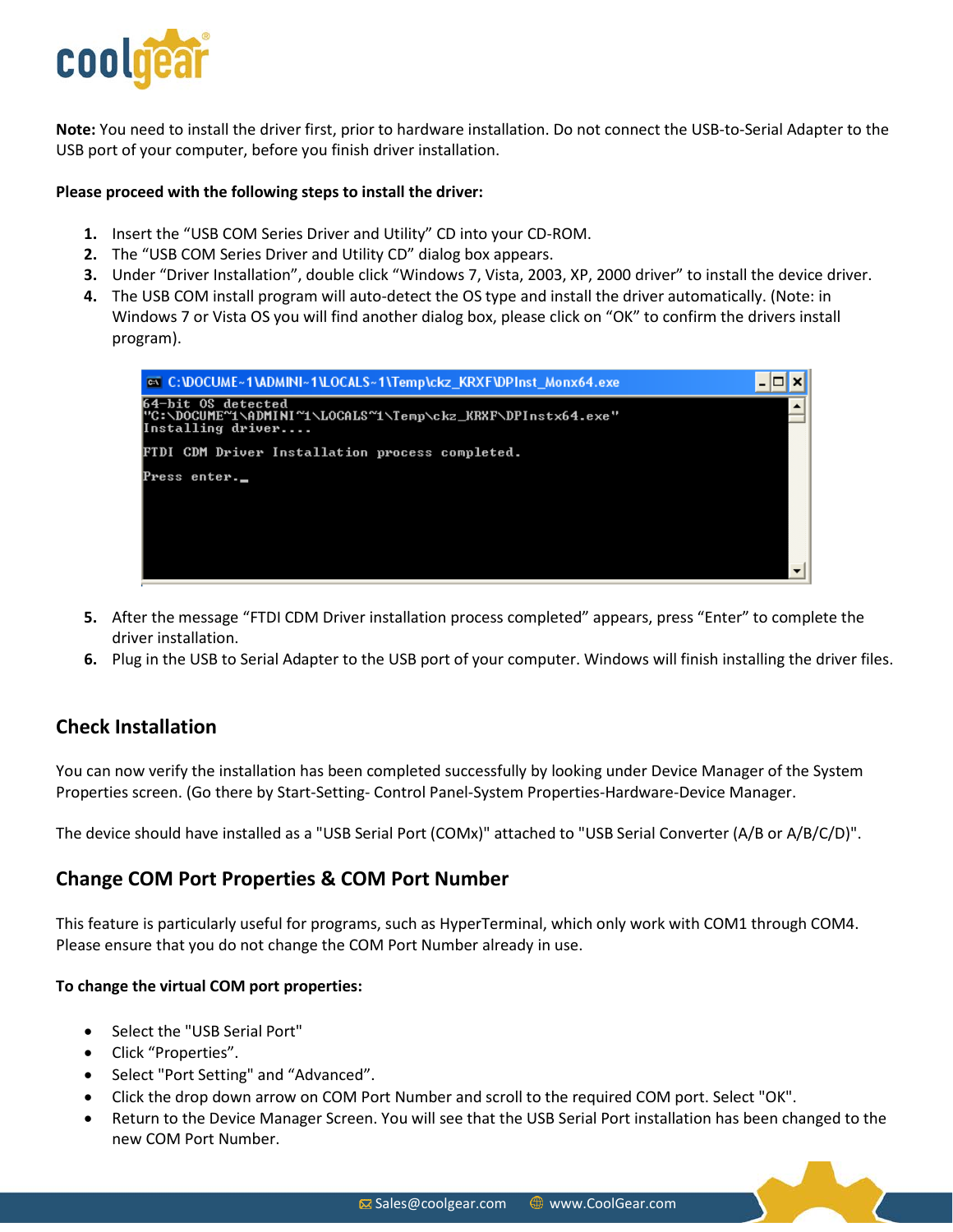

#### Uninstalling Windows 2003/XP/2000 Drivers

Please proceed with the following steps to uninstall the 2003/XP/2000 driver:

- 1. Insert the "USB COM Series Driver and Utility" CD into your CD-ROM.
- 2. The "USB COM Series Driver and Utility CD" dialog box appears.
- 3. Under "Driver uninstalling", double click "Windows 2003, XP, 2000 driver uninstall" to uninstall the device driver.
- 4. When following dialog box appears, double click "Clean System" to uninstall the 2003/XP/2000 drivers.

| <b>OF FTDI Clean Utility V1.0</b> |                  |
|-----------------------------------|------------------|
| <b>FTDI</b><br>Chip               |                  |
| VID (Hex)<br><b>FTDI</b>          | <br>Clean System |
| PID (Hex)                         | <br>Exit         |
| Status: Ready                     |                  |

5. You need to disconnect all USB to serial Adapters from your PC, when the message below appears. Double click "OK" to start uninstalling Windows 2003/XP/2000 USB to Serial drivers.



6. Double click "**Yes**" to confirm it.

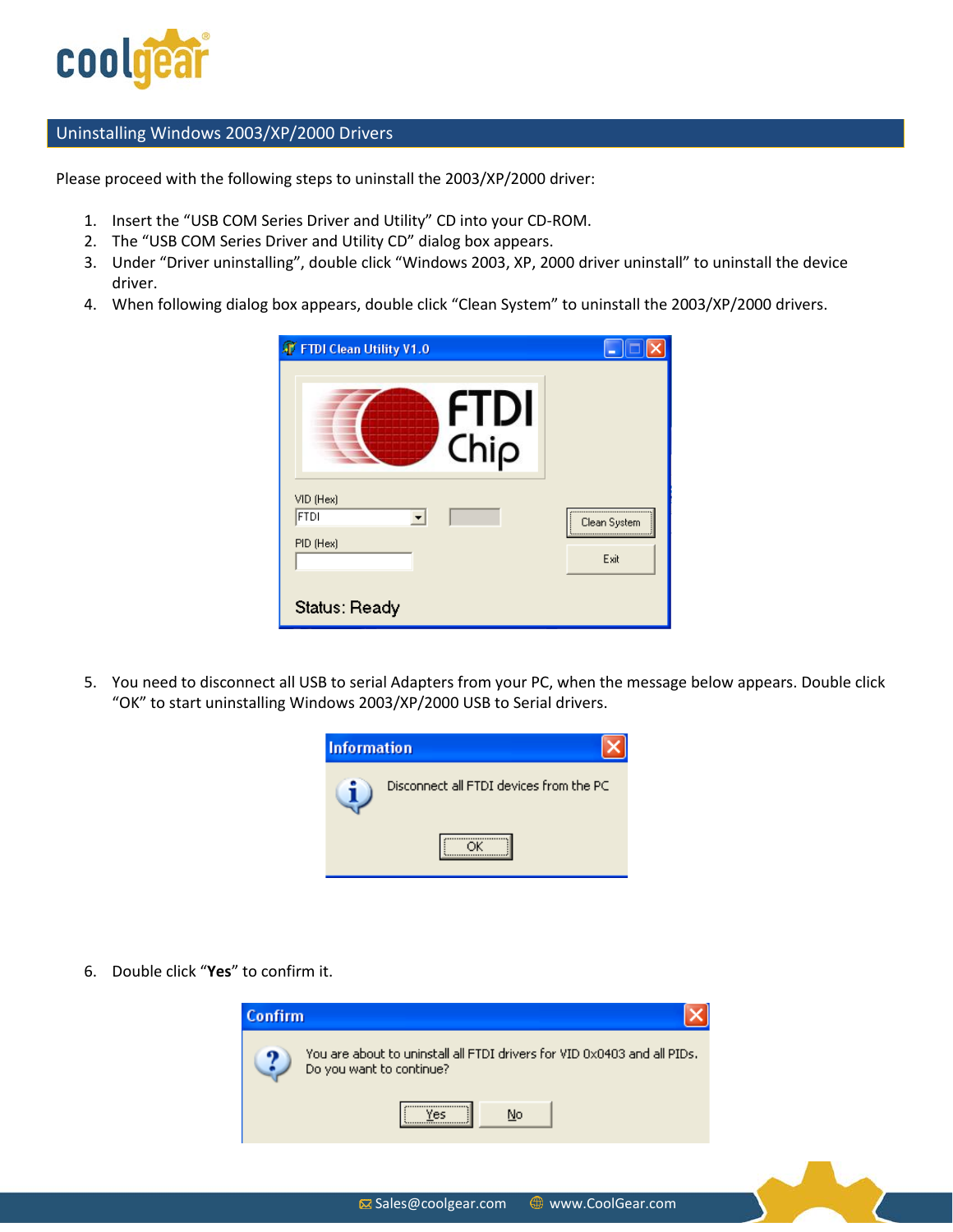

7. Click "**No**" to proceed.



8. When the message "Status: System clean completed" appears, double click "Exit" to complete the USB to serial drivers uninstall.

| <b>AT FTDI Clean Utility V1.0</b>                     |              |
|-------------------------------------------------------|--------------|
| <b>FTDI</b><br>Chip                                   |              |
| VID (Hex)<br><b>FTDI</b>                              | Clean System |
| PID (Hex)                                             | Exit         |
| Windows Server 2003<br>Status: System clean completed |              |

- 9. Press "**Start**" button and select "**Control Panel**".
- 10. Open the Add or Remove program.

|                           | Add or Remove Programs                                                                        |
|---------------------------|-----------------------------------------------------------------------------------------------|
|                           | Currently installed programs:<br>Sort by: Name<br>Show updates                                |
| Change or<br>Remove       | Broadcom Advanced Control Suite                                                               |
| Programs                  | Intel Matrix Storage Manager<br>0.89MB<br>Size                                                |
|                           | 325E Runtime Environment 5.0 Update 2<br>Size 150.00MB                                        |
|                           | 網 Microsoft .NET Framework 1.1                                                                |
| Add New<br>Programs       | MosChip High-Speed USB MultiSerial Compound Device                                            |
|                           | <b>N</b> INVIDIA Drivers                                                                      |
|                           | PComm Lite 2000 Ver 1.1<br>Size<br>2.31MB                                                     |
| Add/Remove<br>Windows     | <b>PowerD</b><br>0.89MB<br>Size                                                               |
| Components                | ⊚<br>Sonic C<br><b>Uninstall Driver Package</b>                                               |
|                           | Sonic Di                                                                                      |
|                           | Sonic Ex<br>All devices using this driver will be removed. Do you wish to continue?           |
| Set Program<br>Access and | Sonic R                                                                                       |
| Defaults                  | ⊝<br>Sonic R<br>No<br>Yes                                                                     |
|                           | in Sonic U                                                                                    |
|                           | Windows Driver Package - FTDI CDM Driver Package (03/13/2008 2.04.06)                         |
|                           | Click here for support information.                                                           |
|                           | To change this program or remove it from your computer, click Change/Remove.<br>Change/Remove |
|                           | Windows Driver Package - FTDI CDM Driver Package (03/13/2008 2.04.06)                         |
|                           |                                                                                               |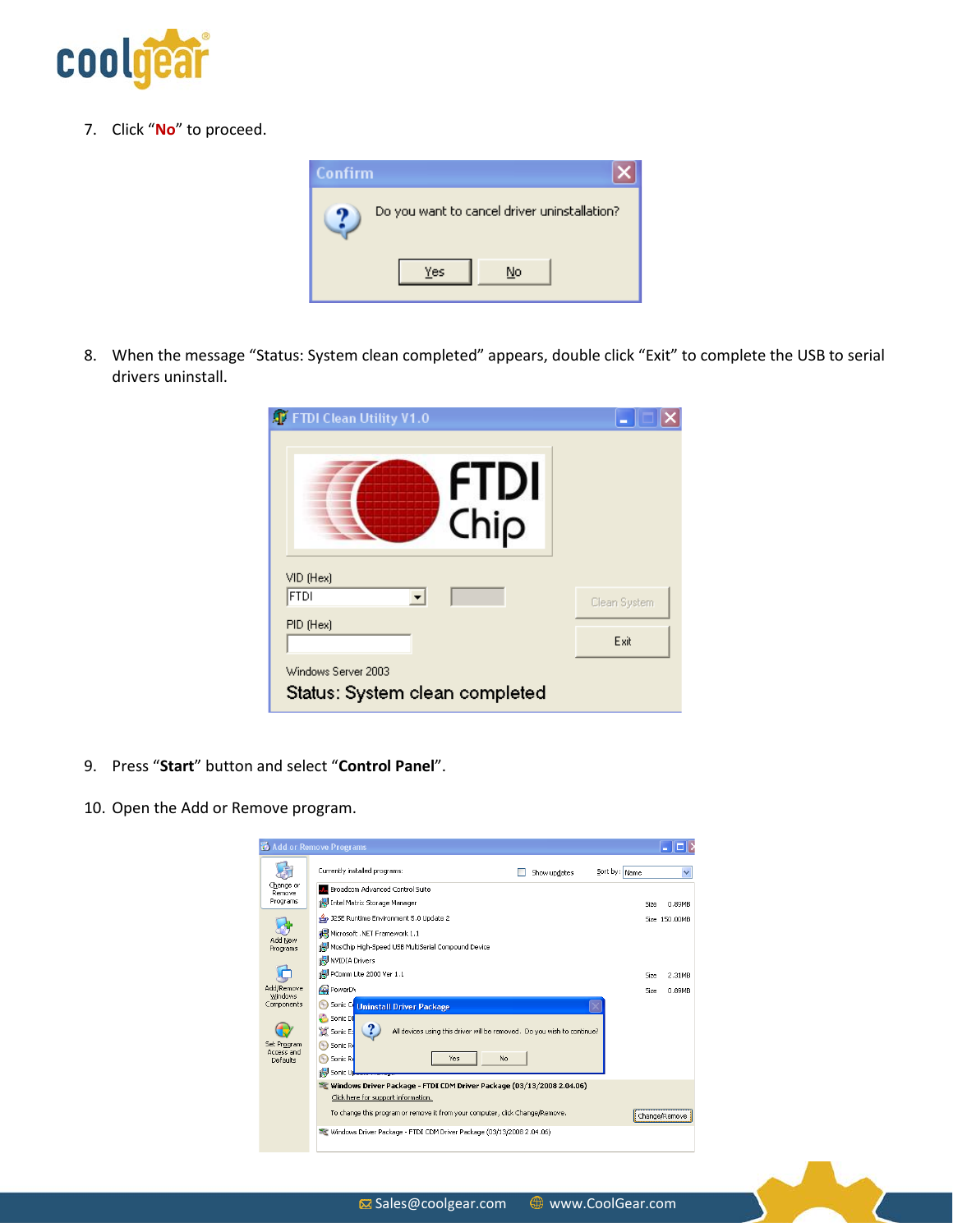

- 11. Remove the first "Windows Driver Package FTDI CDM Driver Package (…)".
- 12. Click "Chang/Remove" and "Yes" to remove the first Windows Driver Package.
- 13. Remove the second "Windows Driver Package FTDI CDM Driver Package (…)".
- 14. Click "Change/Remove" and "Yes" to remove the second Windows Driver Package.
- 15. Reboot the computer to complete the driver uninstall.

#### Uninstalling Windows 7 or Vista Drivers

Windows 7 and Vista have many new security features. You need to proceed with the following steps to uninstall the Vista driver:

- **1.** The USB to serial devices must connect to the PC.
- **2.** Press "Start" button and select "Control Panel".
- **3.** Select "Classic View" from the top left hand corner and then "System" from the list.
- **4.** Select "Device Manager" from the top left hand corner.

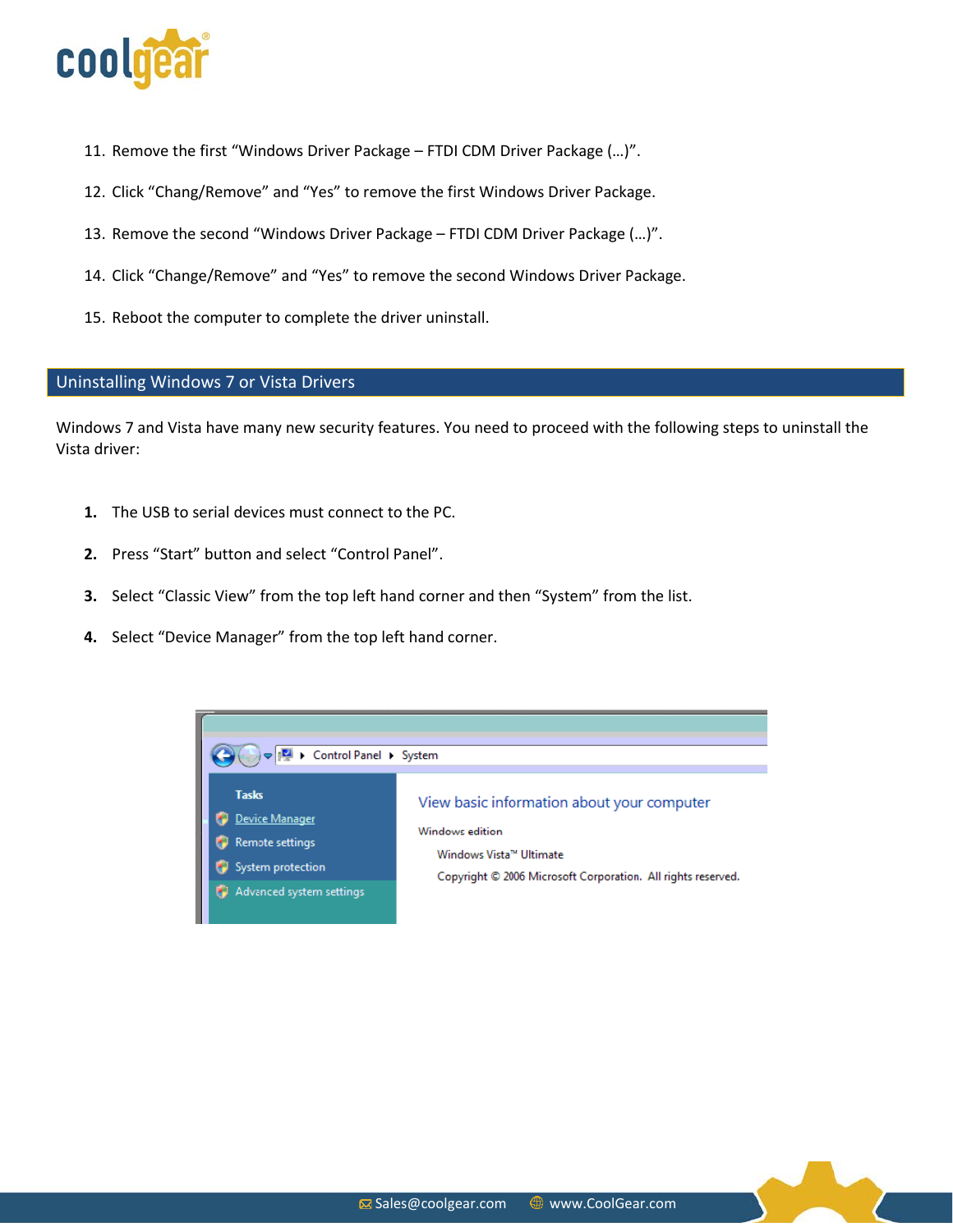

**5.** Locate your Device under the Ports (COM & LTP) section and right click on it to bring up the menu shown.



**6.** Select uninstall and be sure to click the box for "Delete the driver software for this device" in the next window and press "OK".



**Note:** if you have more than one USB Serial Port (COMx) installed in your PC, you need to repeat from step 5 to step 6 to delete the driver software for each port.

**7.** Locate your Device under the Universal Serial Bus Controllers section, and right click on it to bring up the menu shown.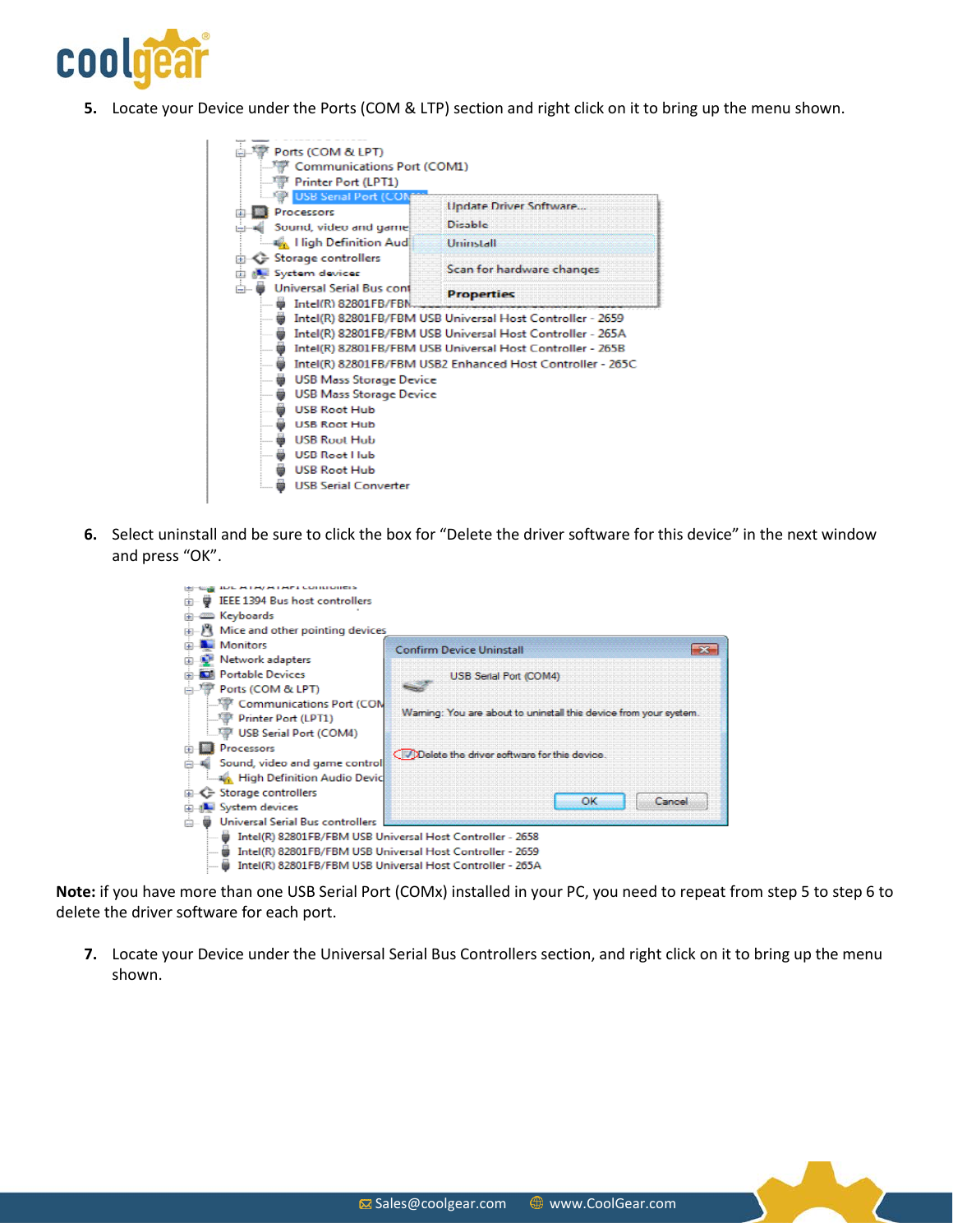

| Storage controllers                     |                                                           |  |  |
|-----------------------------------------|-----------------------------------------------------------|--|--|
| System devices                          |                                                           |  |  |
|                                         | <b>Universal Serial Bus controllers</b>                   |  |  |
|                                         | Intel(R) 82801FB/FBM USB Universal Host Controller - 2658 |  |  |
|                                         | Intel(R) 82801FB/FBM USB Universal Host Controller - 2659 |  |  |
|                                         | Intel(R) 82801FB/FBM USB Universal Host Controller - 265A |  |  |
|                                         | Intel(R) 82801FB/FBM USB Universal Host Controller - 265B |  |  |
| .                                       | Intel(R) 82801FB/FBM USB2 Enhanced Host Controller - 265C |  |  |
| <b>USB Mass Storage Device</b>          |                                                           |  |  |
| USB Mass Storage Device                 |                                                           |  |  |
|                                         | ⊯ USB Root Hub                                            |  |  |
| <b>USB Root Hub</b>                     |                                                           |  |  |
| <b>USB Root Hub</b>                     |                                                           |  |  |
| <b>USB Root Hub</b>                     |                                                           |  |  |
| <b>USB Root Hub</b><br>i                |                                                           |  |  |
| USB Serial Converter<br>$\frac{1}{2}$   |                                                           |  |  |
|                                         | <b>Update Driver Software</b>                             |  |  |
| Uninstalls the driver for th<br>Disable |                                                           |  |  |
|                                         | <b>Uninctall</b>                                          |  |  |
|                                         |                                                           |  |  |
|                                         | Scan for hardware changes                                 |  |  |
|                                         | <b>Properties</b>                                         |  |  |

**8.** Select uninstall and be sure to click the box for "Delete the driver software for this device" in the next window and press "OK".



**Note:** if you have more than one USB Serial Converter installed in your PC, you need to repeat step 7 and step 8 to delete the driver software for all devices.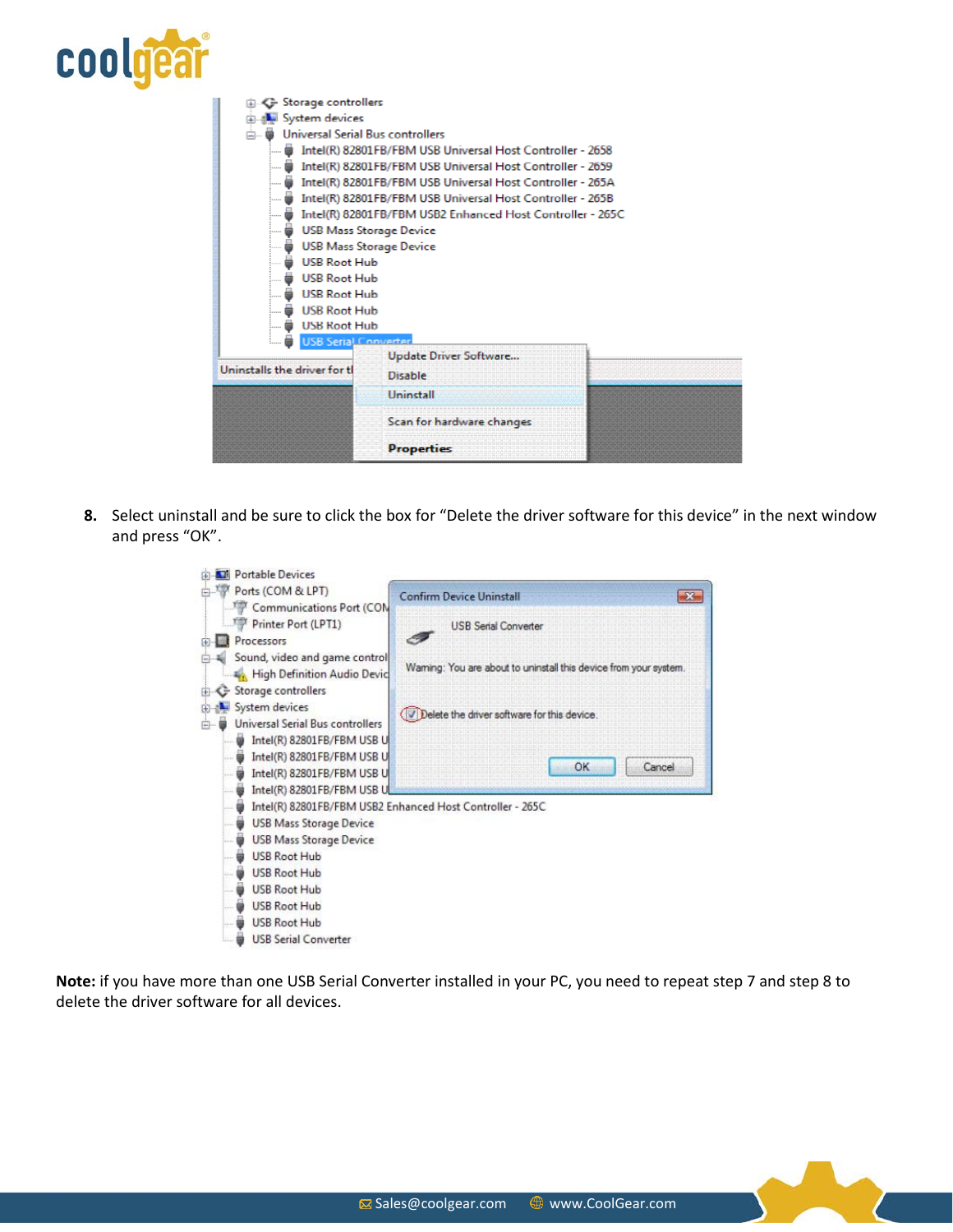

# RS-422 Signal Pin-outs of DB-9 Male (CN2, CN3)

| Pin 1            | $TxD - (A)$    |
|------------------|----------------|
| Pin <sub>2</sub> | $TxD+(B)$      |
| Pin <sub>3</sub> | $RxD+ (B)$     |
| Pin 4            | <b>RxD-(A)</b> |
| Pin 5            | <b>GND</b>     |
| Pin 6            | $RTS- (A)$     |
| Pin 7            | $RTS+(B)$      |
| Pin <sub>8</sub> | $CTS+(B)$      |
| Pin 9            | $CTS- (A)$     |
|                  |                |

# RS-422 Signal Pin-outs of Terminal Block (TB1, TB2)

| Pin 1            | $TxD - (A)$ |
|------------------|-------------|
| Pin <sub>2</sub> | $TxD+(B)$   |
| Pin <sub>3</sub> | $RxD+ (B)$  |
| Pin <sub>4</sub> | $RxD-(A)$   |
| Pin 5            | <b>GND</b>  |

# RS-422 Signal Wiring

# • **Point-to-Point 4 Wire Full Duplex**

| USB-2COMi-M   | <b>RS-422 Device</b> |
|---------------|----------------------|
| 2 $TxD+(B)$   | $RxD+ (B)$           |
| 1 TxD- $(A)$  | $RxD-(A)$            |
| $3 RxD+ (B)$  | $TxD+ (B)$           |
| 4 $RxD - (A)$ | $TxD - (A)$          |
| <b>GND</b>    | <b>GND</b>           |

# • **RS-422 with Handshaking**

| USB-2COMi-M      | <b>RS-422 Device</b> |
|------------------|----------------------|
| 2 $TxD+(B)$      | $RxD+ (B)$           |
| 1 TxD- $(A)$     | $RxD-(A)$            |
| $3 RxD+ (B)$     | $TxD+(B)$            |
| 4 $RxD - (A)$    | $TxD - (A)$          |
| <b>GND</b><br>5. | <b>GND</b>           |
| 7 $RTS + (B)$    | $CTS+ (B)$           |
| $6$ RTS- $(A)$   | $CTS- (A)$           |
| 8 $CTS+ (B)$     | $RTS+ (B)$           |
| 9 CTS- (A)       | $RTS - (A)$          |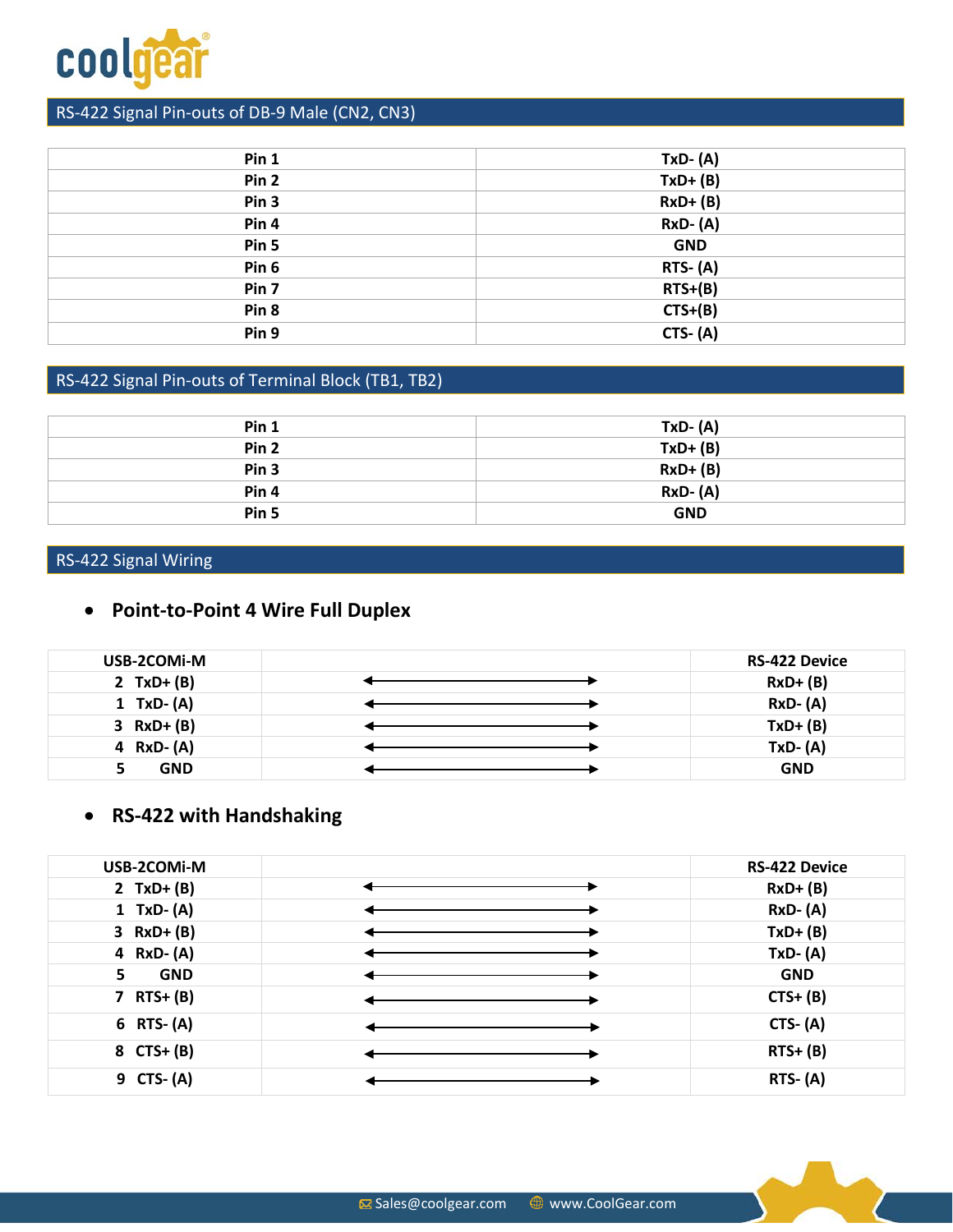

### RS-485 4-Wire (Full Duplex) Signal Pin-outs of DB-9 Male (CN2, CN3)

| Pin 1            | $TxD - (A)$ |
|------------------|-------------|
| Pin <sub>2</sub> | $TxD+(B)$   |
| Pin <sub>3</sub> | $RxD+ (B)$  |
| Pin 4            | $RxD-(A)$   |
| Pin 5            | <b>GND</b>  |

### RS-485 4-Wire (Full Duplex) Signal Pin-outs of Terminal Block (TB1, TB2)

| Pin <sub>1</sub> | $TxD-(A)$  |
|------------------|------------|
| Pin <sub>2</sub> | $TxD+(B)$  |
| Pin <sub>3</sub> | $RxD+ (B)$ |
| Pin <sub>4</sub> | $RxD-(A)$  |
| Pin 5            | <b>GND</b> |

### RS-485 2-Wire (Half Duplex) Signal Pin-outs of DB-9 Male (CN2, CN3)

| Pin 1            | Data-(A)    |  |
|------------------|-------------|--|
| Pin <sub>2</sub> | Data+ $(B)$ |  |
| Pin <sub>5</sub> | <b>GND</b>  |  |

### RS-485 2-Wire (Half Duplex) Signal Pin-outs of Terminal Block (TB1, TB2)

| Pin 1            | Data-(A)   |  |
|------------------|------------|--|
| Pin <sub>2</sub> | Data+(B)   |  |
| Pin <sub>5</sub> | <b>GND</b> |  |

#### RS-485 Signal Wiring

### • **Point-to-Point 4 Wire Full Duplex**

| USB-2COMI-M  | <b>RS-485 Device</b> |
|--------------|----------------------|
| 2 $Tx + (B)$ | $Rx+ (B)$            |
| 1 $Tx - (A)$ | $Rx - (A)$           |
| $3 Rx + (B)$ | $Tx + (B)$           |
| 4 $Rx - (A)$ | $Tx - (A)$           |
| <b>GND</b>   | <b>GND</b>           |